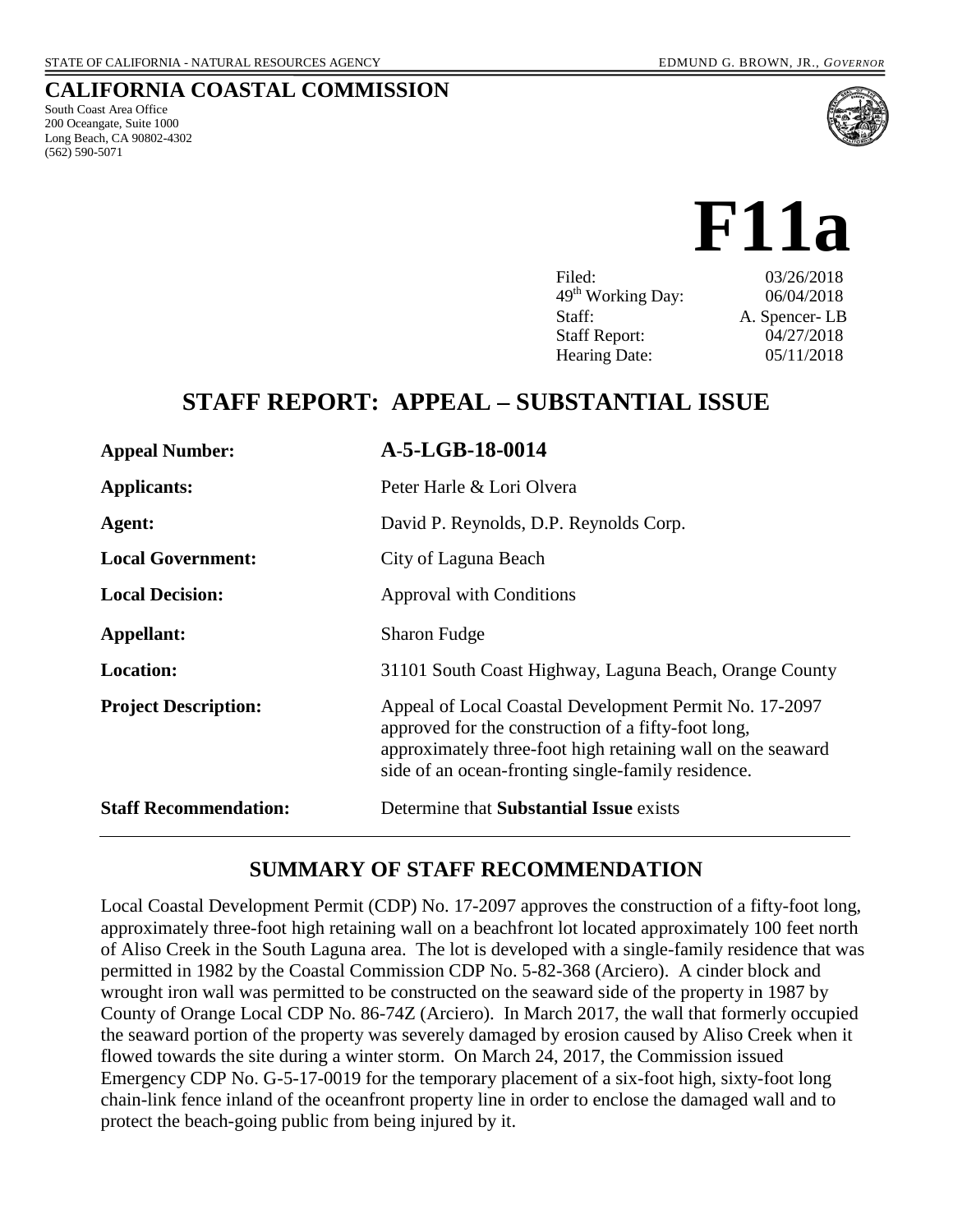Staff recommends that the Commission determine that a **substantial issue exists** with respect to the grounds on which the appeal has been filed because the City did not provide adequate legal or factual support for its finding that the proposed retaining wall is not a shoreline protective device and is consistent with the certified Local Coastal Program (LCP) provisions that apply to development on a beach or bluff. The City's staff report, the project plans, and the coastal hazards analysis submitted by the applicants all refer to the retaining wall as a shoreline protective device. The local CDP also does not indicate whether the proposed development is necessary to protect the single-family residence or other development, and the City did not complete an adequate alternatives analysis. In addition, the scale of the project is unclear because grading information was not provided in the City's record. Further information is required to determine whether or not the project is consistent with the relevant policies of the LCP and the public access policies of the Coastal Act. Staff recommends that the Commission find a substantial issue exists for the reasons summarized above, and described in greater detail in the body of this report.

**IMPORTANT HEARING PROCEDURE NOTE**: The Commission will not take testimony on this "substantial issue" recommendation unless at least three commissioners request it. The Commission may ask questions of the applicant, any aggrieved person, the Attorney General or the executive director prior to determining whether or not to take testimony regarding whether the appeal raises a substantial issue.  $(14 \text{ CCR } \S 13115(c))$  If the Commission takes testimony regarding whether the appeal raises a substantial issue, testimony is generally and at the discretion of the Chair limited to 3 minutes total per side. Only the applicant, persons who opposed the application before the local government (or their representatives), and the local government shall be qualified to testify during this phase of the hearing. Others may submit comments in writing. (14 CCR § 13117.) If the Commission finds that the appeal raises a substantial issue, the de novo phase of the hearing will occur at a future Commission meeting, during which it will take public testimony.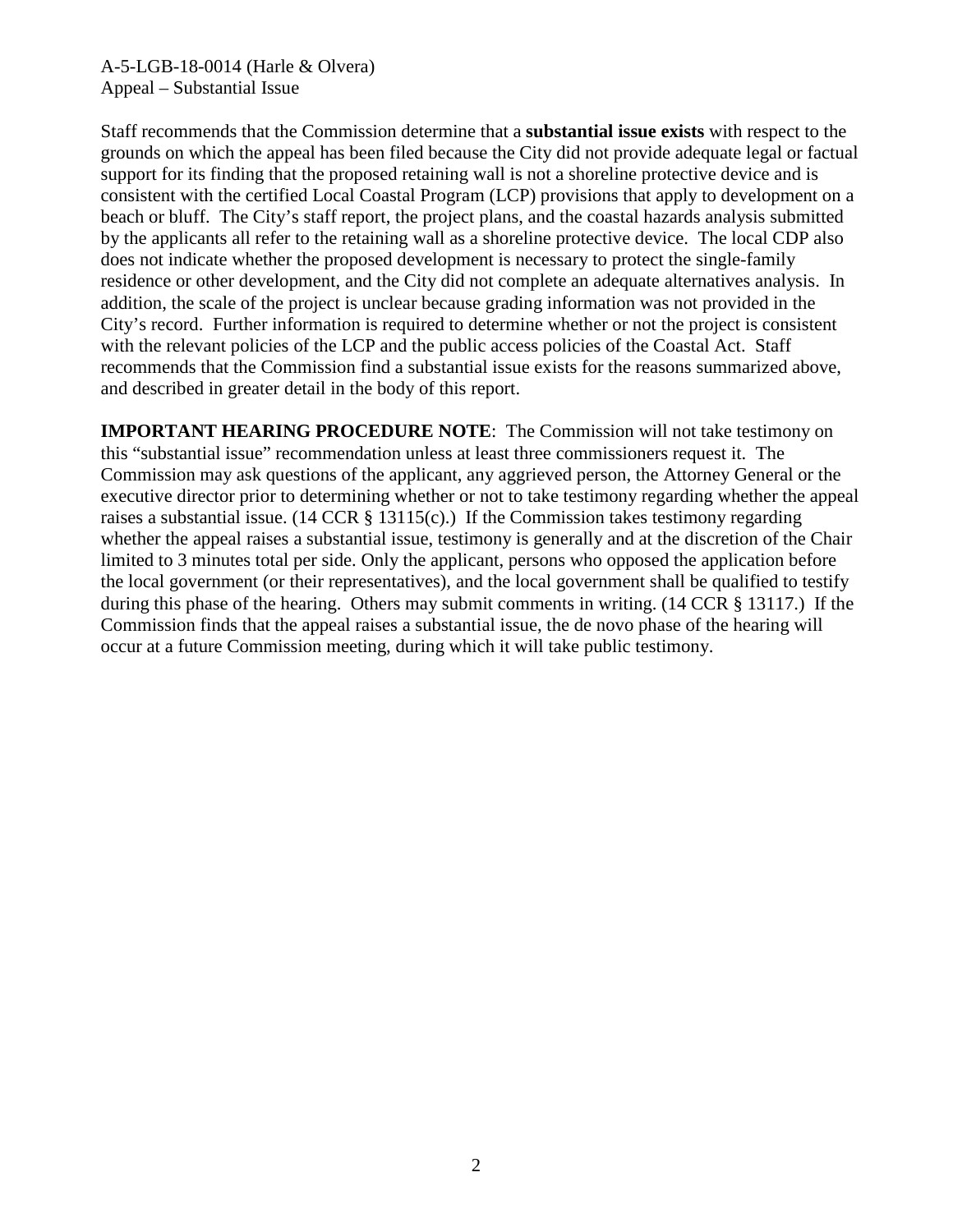# **TABLE OF CONTENTS**

| V. FINDINGS AND DECLARATIONS - SUBSTANTIAL ISSUE |  |
|--------------------------------------------------|--|
|                                                  |  |
|                                                  |  |
|                                                  |  |
|                                                  |  |
|                                                  |  |

# **APPENDICES**

Appendix A - Substantive File Documents

# **EXHIBITS**

Exhibit 1 – Vicinity Map and Photographs of Site Exhibit 2 – Site Plan Exhibit 3 – City of Laguna Beach Determination [Exhibit 4 – Appeal of Local Coastal Development Permit](https://documents.coastal.ca.gov/reports/2018/5/F11a/F11a-5-2018-exhibits.pdf)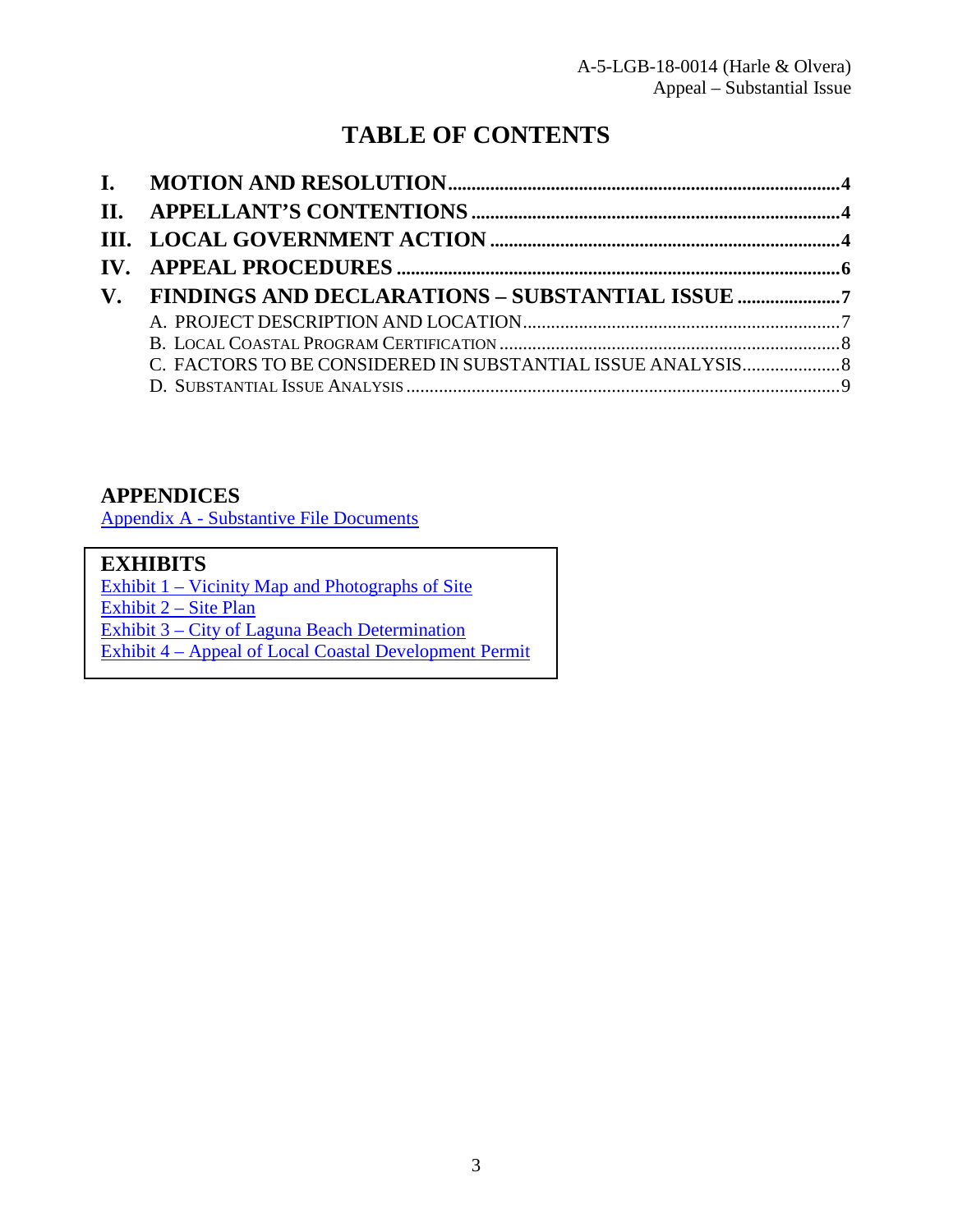# <span id="page-3-0"></span>**I. MOTION AND RESOLUTION**

### **Motion:**

*I move that the Commission determine that Appeal No. A-5-LGB-18-0014 raises NO SUBSTANTIAL ISSUE with respect to the grounds on which the appeal has been filed under Section 30603 of the Coastal Act.* 

Staff recommends a **NO** vote. Failure of this motion will result in a de novo hearing on the application, and adoption of the following resolution and findings. Passage of this motion will result in a finding of No Substantial Issue and the local action will become final and effective. The motion passes only by an affirmative vote of the majority of the appointed Commissioners present.

#### **Resolution:**

*The Commission hereby finds that Appeal A-5-LGB-18-0014 presents a SUBSTANTIAL ISSUE with respect to the grounds on which the appeal has been filed under § 30603 of the Coastal Act regarding consistency with the certified Local Coastal Plan and/or the public access policies of the Coastal Act.* 

# <span id="page-3-1"></span>**II. APPELLANT'S CONTENTIONS**

The appellant has raised several contentions in regards to the local approval of the proposed development (**[Exhibit #4](https://documents.coastal.ca.gov/reports/2018/5/F11a/F11a-5-2018-exhibits.pdf)**). First, the appellant contends that the project, as approved by the City, allows development on an oceanfront bluff face inconsistent with the certified LCP, specifically Action 7.3.5 of the Land Use Element. The appellant also contends that the City-approved project was never reviewed by City Council as required by Section 25.50.004(B) of the Laguna Beach Municipal Code, which is included in the LCP's Implementation Plan. Third, the appellant contends that it is not clear whether the approved development, a "retaining wall" to be constructed on the beach sand in front of the single-family residence, is intended to serve as a shoreline protective device. Furthermore, the degree of imminent danger of the residence and the slope of the bluff face has not been made clear. The appellant's fourth contention is that an initial study (pursuant to CEQA) was not generated for the project as required by Land Use Element Action 7.4.2 (part of the LCP's Land Use Plan), which pertains to environmentally sensitive areas. Fifth, the appellant contends that a grading permit was not conceptually reviewed, nor was the project subjected to environmental document procedures, as required by Section 22.10.010 of the Laguna Beach Municipal Code (part of the LCP's Implementation Plan), which refers to required permits for excavation, grading, and filling activities. Finally, the appellant contends that the City did not review a plan to redevelop the damaged area of the site that exists between the proposed retaining wall and the residence.

# <span id="page-3-2"></span>**III. LOCAL GOVERNMENT ACTION**

In July 2017, the applicants filed applications for Design Review and a Local CDP (Case Nos. 17- 2096 and 17-2097, respectively) for the reconstruction of a damaged wall at 31101 South Coast Highway, as well as an application for a variance (17-2095) to allow the proposed retaining wall to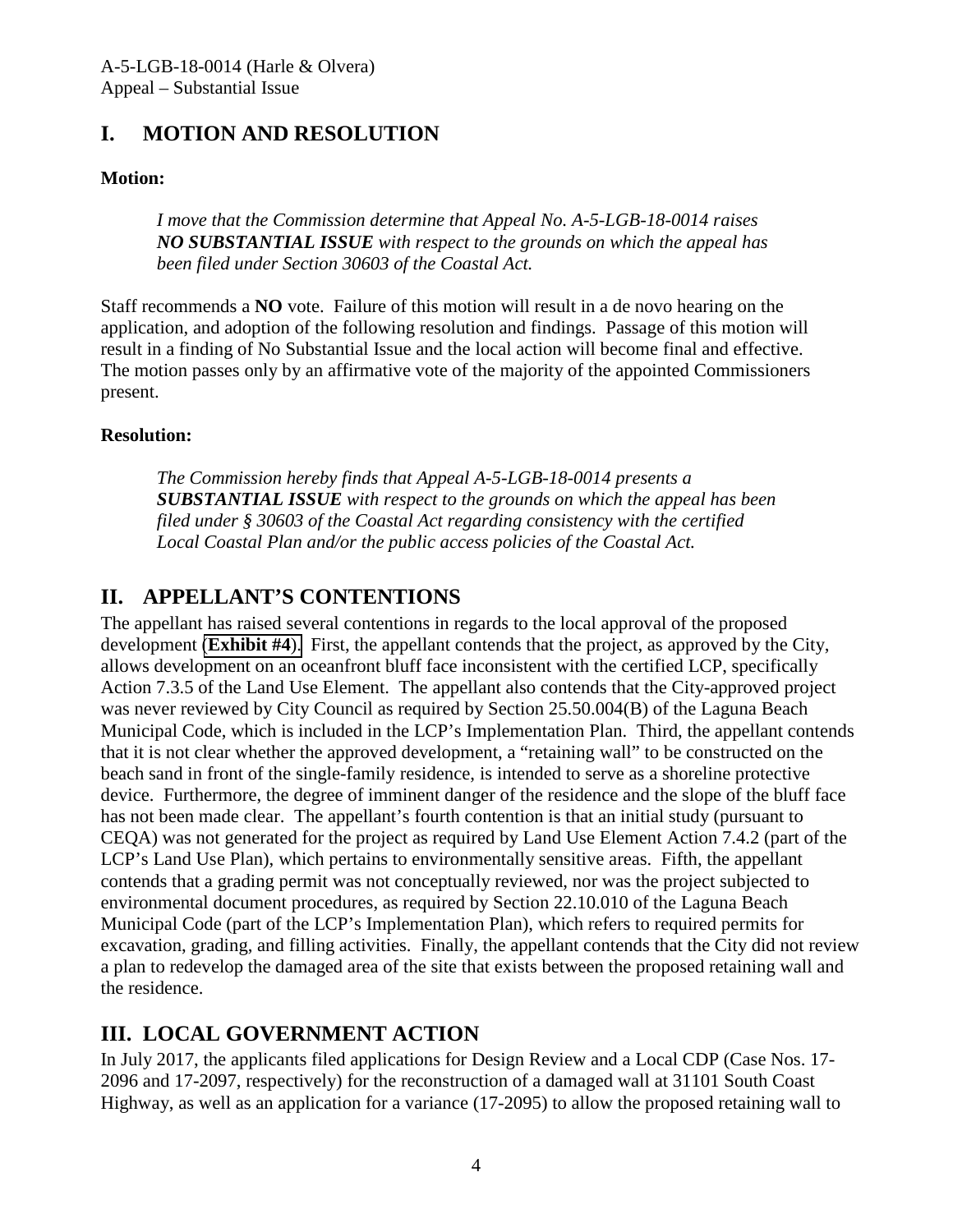encroach into the blufftop setback. This application followed the Commission's issuance of Emergency Coastal Development Permit G-5-17-0019 on March 24, 2017 for the temporary installation of a chain-link fence to enclose a severely damaged wall on the beach. The wall was severely damaged during a 2017 winter storm when Aliso Creek changed direction and flowed toward the subject site and changed the contour of the beach. This resulted in the erosion of the sand under the former wall, which then collapsed (**[Exhibit #1](https://documents.coastal.ca.gov/reports/2018/5/F11a/F11a-5-2018-exhibits.pdf)**).

On November 30, 2017, the City of Laguna Beach Design Review Board held a public hearing to discuss the application for the proposed reconstruction of a retaining wall to replace the damaged wall. The Design Review Board expressed concerns with the project as proposed at the time, particularly with the proposed use of seven caissons drilled approximately 12 feet deep into the bluff or beach to secure the proposed wall. Another concern raised by the board was that the design and location of the proposed wall appeared to protect both the residence and its patio, which would conflict with LCP Land Use Element Action 7.3.13:

**Action 7.3.13- Land Use Plan:** *Limit the use of shoreline/bluff protective devices to the minimum required to protect existing development in danger from erosion. Site and design any such protective devices as far landward as possible. "Existing development" for purposes of this policy shall consist only of a principle structure, e.g. residential dwelling, required garage, or second residential unit, and shall not include accessory or ancillary structures such as decks, patios, pools, tennis courts, cabanas, stairs, landscaping etc. No shoreline/bluff protective device shall be allowed for the sole purpose of protecting an accessory structure.*

The applicants' original proposal to the City included a new gate and stairway as part of the wall, which the Design Review Board and the staff report took issue with because the previous beach access stairway at the site was allegedly not permitted. Finally, the Design Review Board found that the proposed color of the wall was too bright for the project site. The Design Review Board ultimately voted to continue the hearing at a later time to allow the applicants the opportunity to revise the project to address the Design Review Board's concerns.

On February 22, 2018, the Design Review Board held the second public hearing on the matter. The applicants revised the proposed project to utilize a foundation comprised of a grade beam, three deepened piles, and three deadman footings, instead of the seven caissons. The three piles that would support the grade beam would extend down into the underlying bedrock, which is about ten feet below grade. [The site of the proposed wall is comprised of sand over bedrock.] The applicants also proposed to locate the proposed wall about five inland of the seaward property line, to delete the proposed gate and stairway, and to use a darker clay beige color for the proposed wall. The Design Review Board found the applicants' revisions satisfactory, and voted unanimously to approve Local CDP 17-2097 with the condition that no beach access shall be permitted from the retaining wall to the beach. The Design Review Board also approved Variance 17-2095 to allow the retaining wall to encroach onto the bluff top setback on the property [LBMC 25.50.004(B)(4)].

<span id="page-4-0"></span>On March 9, 2018, the City sent a Notice of Final Action for Local CDP 17-2097 to the California Coastal Commission, which was received on March 12, 2018. The Commission's 10-working day appeal period commenced on March 13, 2018. On March 26, the Coastal Commission received one appeal from Sharon Fudge. No other appeals were received.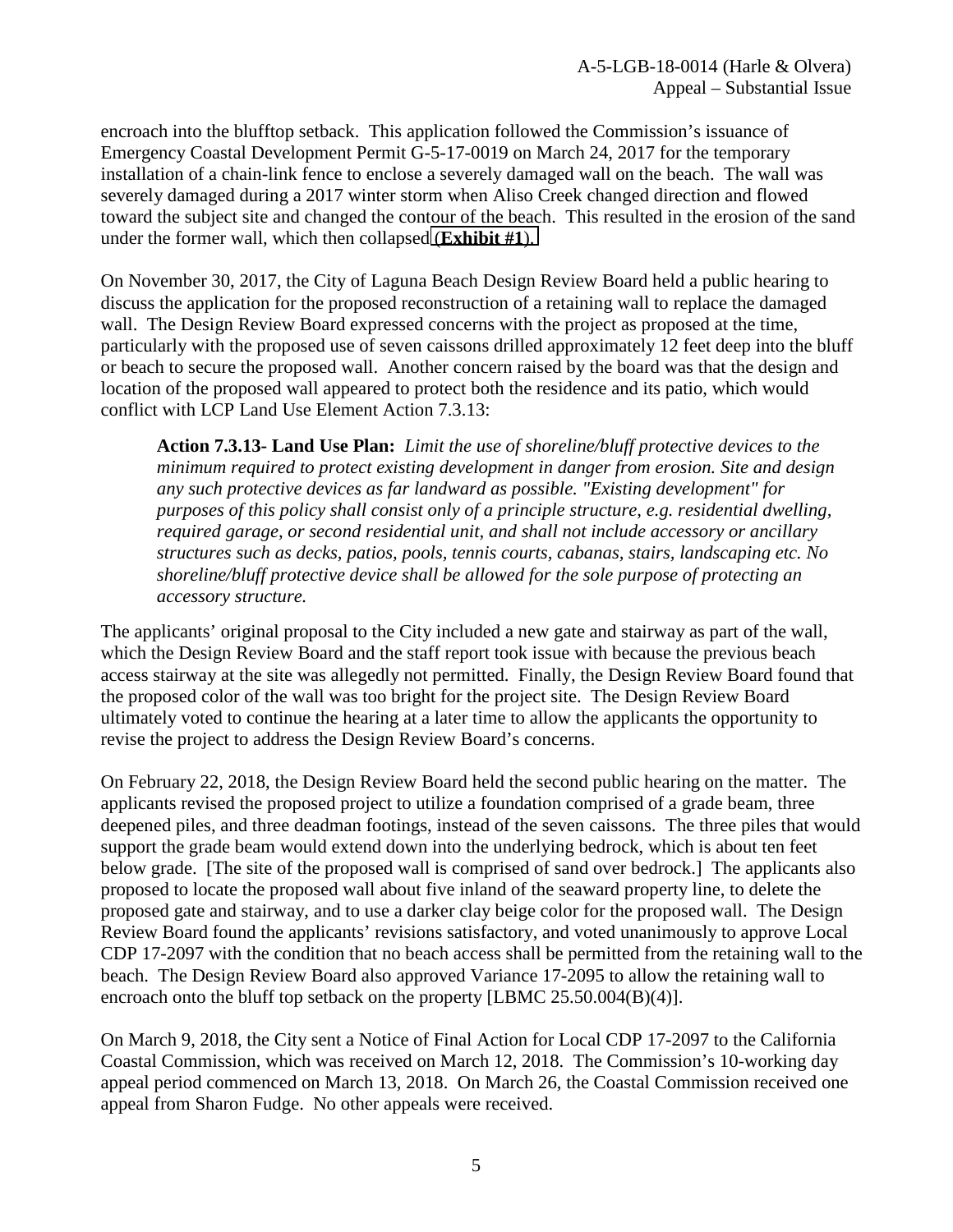# **IV. APPEAL PROCEDURES**

After certification of Local Coastal Programs (LCP), the Coastal Act provides for limited appeals to the Coastal Commission of certain local government actions on coastal development permits. Development approved by cities or counties may be appealed if they are located within certain geographic appealable areas, such as those located between the sea and the first public road paralleling the sea or within 100 feet of any wetland, estuary, or stream, or within 300 feet of the top of the seaward face of a coastal bluff. Furthermore, developments approved by counties may be appealed if they are not a designated "principal permitted use" under the certified LCP. Finally, any local government action on a proposed development that would constitute a major public work or a major energy facility may be appealed, whether approved or denied by the city or county [Coastal Act Section 30603(a)].

Section 30603 of the Coastal Act states in relevant part:

- *(a) After certification of its Local Coastal Program, an action taken by a local government on a Coastal Development Permit application may be appealed to the Commission for only the following types of developments:*
	- *(1) Developments approved by the local government between the sea and the first public road paralleling the sea or within 300 feet of the inland extent of any beach or of the mean high tide line of the sea where there is no beach, whichever is the greater distance.*
	- *(2) Developments approved by the local government not included within paragraph (1) that are located on tidelands, submerged lands, public trust lands, within 100 feet of any wetland, estuary, stream, or within 300 feet of the top of the seaward face of any coastal bluff.*

Section  $30603(a)(1)$  of the Coastal Act establishes the project site as being in an appealable area because it is located between the sea and the first public road paralleling the sea and within 300 feet of the inland extent of any beach.

#### **Grounds for Appeal**

The grounds for appeal of an approved local CDP in the appealable area are stated in Section 30603(b)(1), which states:

*(b)(1) The grounds for an appeal pursuant to subdivision (a) shall be limited to an allegation that the development does not conform to the standards set forth in the certified Local Coastal Program or the public access policies set forth in this division.*

Section 30625(b)(2) of the Coastal Act requires a de novo hearing of the appealed project unless the Commission determines that no substantial issue exists with respect to the grounds on which an appeal has been filed pursuant to Section 30603(a) of the Coastal Act. If Commission staff recommends a finding of substantial issue, and there is no motion from the Commission to find no substantial issue, the substantial issue question will be considered presumed, and the Commission will proceed to the de novo public hearing on the merits of the project. The de novo portion of the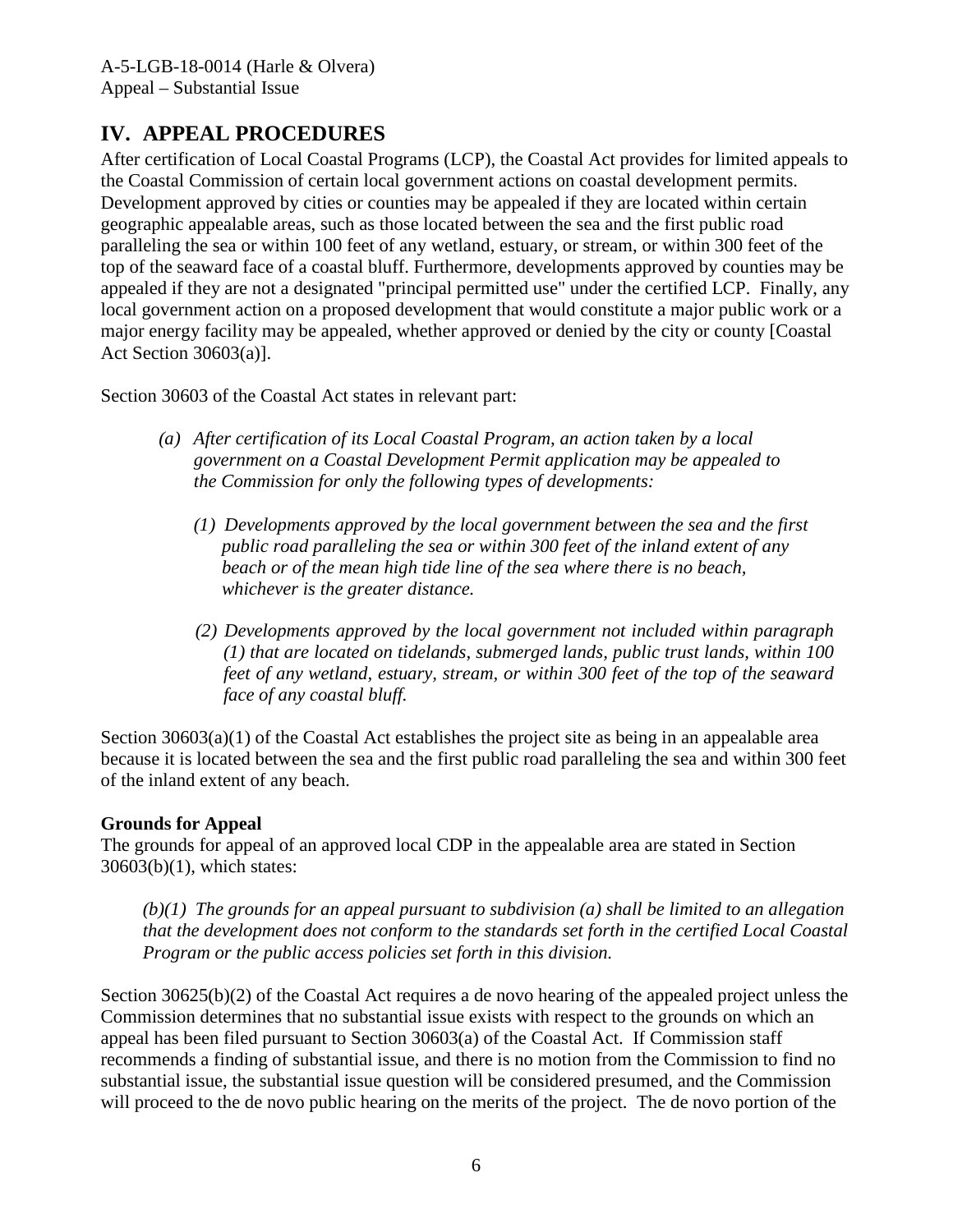hearing will be scheduled at a subsequent Commission hearing. A de novo public hearing on the merits of the project uses the certified LCP as the standard of review. (Coastal Act Section 30604(b).) In addition, for projects located between the first public road and the sea, a specific finding must be made at the de novo stage of the appeal that any approved project is consistent with the public access and recreation policies of the Coastal Act. (*Id*. Section 30604(c).) Sections 13110- 13120 of Title 14 of the California Code of Regulations further explain the appeal hearing process.

#### **Qualifications to Testify before the Commission**

If the Commission, by a vote of 3 or more Commissioners, decides to hear arguments and vote on the substantial issue question, proponents and opponents will have an opportunity to address whether the appeal raises a substantial issue. The time limit for public testimony will be set by the chair at the time of the hearing. As noted in Section 13117 of Title 14 of the California Code of Regulations, the only persons qualified to testify before the Commission at the substantial issue portion of the appeal process are the applicant(s), persons who opposed the application before the local government (or their representatives), and the local government. In this case, the City's record reflects that Sharon Fudge and Mark Fudge opposed the project in person at the local hearing. Testimony from other persons must be submitted in writing.

Upon the close of the public hearing, the Commission will vote on the substantial issue matter. It takes a majority of Commissioners present to find that no substantial issue is raised by the local approval of the subject project. If the Commission finds that the appeal raises a substantial issue, the de novo phase of the hearing will follow at a later date during which the Commission will take public testimony.

# <span id="page-6-0"></span>**V. FINDINGS AND DECLARATIONS – SUBSTANTIAL ISSUE**

# <span id="page-6-1"></span>**A. PROJECT DESCRIPTION AND LOCATION**

The applicants are proposing to construct a fifty-foot long, approximately three-foot high retaining wall to replace the previous wall that was destroyed by erosion during a March 2017 winter storm. The City-approved retaining wall, which is located approximately 24 feet seaward of the residence, would be supported by a grade beam on three pile footings that are embedded into the underlying bedrock, which is about ten feet below grade. Three deadman footings in the rear yard would comprise part of the wall's foundation. The wall is proposed to be placed on sand and set back about five feet from the oceanfront property line. Access to the site for drilling and construction is proposed to occur from the beach.

The project site is a 5,984 square foot beachfront lot located approximately 100 feet north of the mouth of Aliso Creek. The lot is developed with a single-family residence, a hardscape patio, and a damaged, approximately three-foot high wall located on the beach at the applicants' oceanfront property line. The single-family residence was permitted in 1982 by the Coastal Commission CDP No. 5-82-368 (Arciero). A cinder block and wrought iron wall was permitted to be constructed on the seaward side of the property in 1987 by County of Orange Local CDP No. 86-74Z (Arciero). As stated in the record of County of Orange Local CDP No. 86-74Z, the former wall was not permitted as a shoreline protective device, and not even as a "retaining" wall.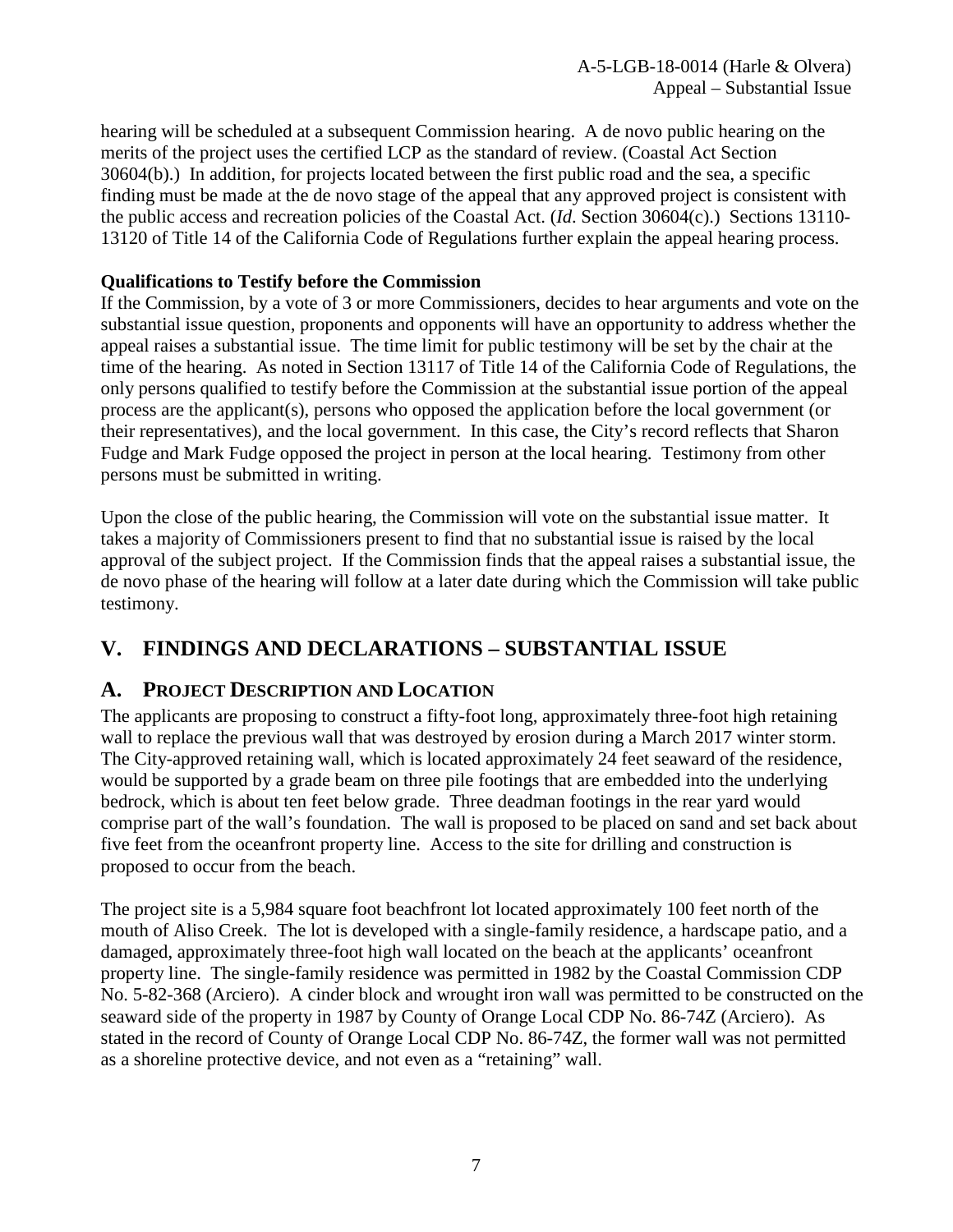The former wall was destroyed during a March 2017 winter storm, during which the Aliso Creek flooded, temporarily changed direction, and flowed northwest toward the project site. The beach sand in front of the property eroded, causing the collapse of the former wall and subsequent damage to the applicants' hardscaped patio landward of the wall (**[Exhibit #1](https://documents.coastal.ca.gov/reports/2018/5/F11a/F11a-5-2018-exhibits.pdf)**).

On March 24, 2017, the applicants obtained Emergency Coastal Development Permit G-5-17-0019 from the Coastal Commission for a temporary chain link fence to close off the damaged wall for public safety purposes. The applicants applied to the City of Laguna Beach for a local CDP to construct a replacement wall, because the property is within the City's LCP permitting jurisdiction. The City's LCP does not include provisions to issue emergency permits.

# <span id="page-7-0"></span>**B. LOCAL COASTAL PROGRAM CERTIFICATION**

The City of Laguna Beach Local Coastal Program was certified on January 13, 1993. The City's LCP is comprised of a variety of planning documents including the Land Use Element (LUE), Conservation/Open Space Element, and Safety Element of the City's General Plan. The Implementation Plan (IP) portion is Title 25, the City's Zoning Code.

# <span id="page-7-1"></span>**C. FACTORS TO BE CONSIDERED IN SUBSTANTIAL ISSUE ANALYSIS**

Section 30625(b)(2) of the Coastal Act requires a de novo hearing of the appealed project unless the Commission determines that no substantial issue exists with respect to the grounds on which the appeal has been filed pursuant to Section 30603(a) of the Coastal Act. The term "substantial issue" is not defined in the Coastal Act or its implementing regulations. Section 13115(b) of the Commission's regulations simply indicates that the Commission will hear an appeal unless it "finds that the appeal raises no significant question." In previous decisions on appeals, the Commission has considered the following factors.

- 1. The degree of factual and legal support for the local government's decision that the development is consistent or inconsistent with the relevant provisions of the Coastal Act;
- 2. The extent and scope of the development as approved or denied by the local government;
- 3. The significance of the coastal resources affected by the decision;
- 4. The precedential value of the local government's decision for future interpretations of its LCP; and,
- 5. Whether the appeal raises local issues, or those of regional or statewide significance.

Even when the Commission chooses not to hear an appeal, Appellants nevertheless may obtain judicial review of the local government's coastal permit decision by filing petition for a writ of mandate pursuant to Code of Civil Procedure, Section 1094.5.

Staff is recommending that the Commission find that a substantial issue exists with respect to the grounds on which an appeal has been filed pursuant to Section 30603(a) of the Coastal Act.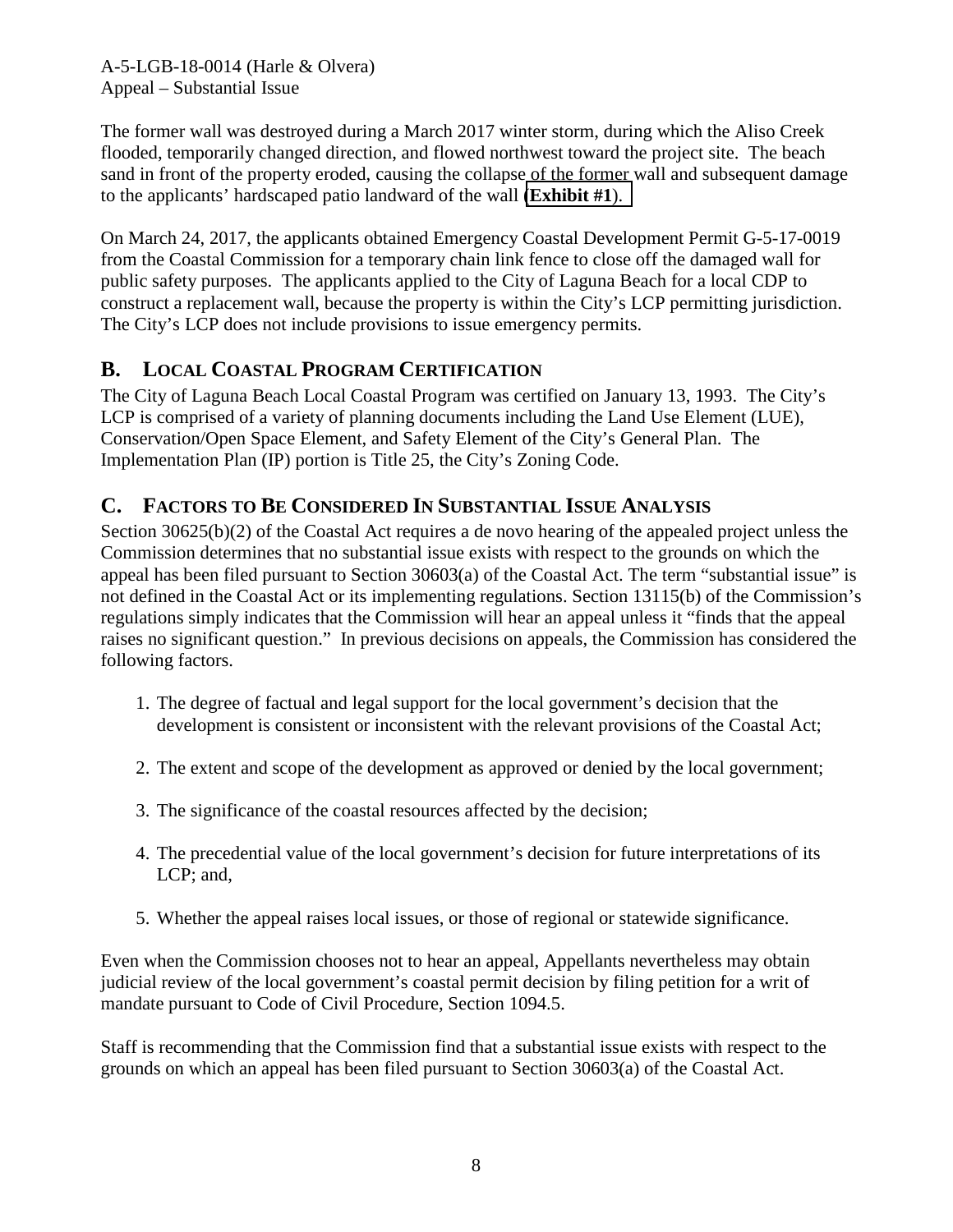# <span id="page-8-0"></span>**D. SUBSTANTIAL ISSUE ANALYSIS**

As stated in Section IV of this report, the grounds for an appeal of a CDP issued by the local government are the project's conformity with the policies of the LCP and the project's conformity with the public access policies of the Coastal Act. The Commission shall hear an appeal unless it determines that no substantial issue exists as to conformity with the policies of the LCP and the project's conformity with the public access policies of the Coastal Act.

It is staff's assessment that the appellant raises several substantial issues with the City's approval of a CDP for this project. This staff report addresses the most significant issues in detail and recommends a fuller review of all of the issues when the Commission reviews the project de novo.

The appellant's first contention that the City-approved project allows blufftop development that is inconsistent with Action 7.3.5 of the Land Use Element, which is part of the certified LCP, raises a substantial issue. This policy states:

*Action 7.3.5- Land Use Element: Prohibit development on oceanfront bluff faces, except public improvements providing public access, protecting coastal resources, or providing for public safety. Permit such improvements only when no feasible alternative exists and when designed and constructed to minimize landform alteration of the oceanfront bluff face to not contribute to further erosion of the oceanfront bluff face, and to be visually compatible with the surrounding area to the maximum extent feasible.* 

First, the City did not determine whether the subject property is on a bluff, or on a beach. The Pre-Application Site Development Review Meeting Evaluation states that the lot slope may be over 20%, but needs to be verified with a survey. The record did not include a survey to verify the slope of the lot. The Pre-Application Site Development Review also states that "[t]he proposed retaining wall in the blufftop setback will require a geological report and a coastal hazards analysis." The City record contains a coastal hazards analysis, but not a geological report. The staff report also makes no reference to a geological report. The erosion that destroyed the former wall occurred on the beach, so the project site is either a beach or possibly a bluff located inland of the beach. Either way, the proposed project must be evaluated for consistency with the certified LCP, and the public access and recreation policies of the Coastal Act.

The City's staff report states that "the primary purpose of the proposed retaining wall is to stabilize the failing bluff and protect the existing residence, which is in danger of erosion." The staff report does not clarify whether the bluff can be protected by the proposed retaining wall due to the development of the lot with the residence. The staff report does not make findings that assess the requirements of LUP Action 7.3.5. It does not state that the wall is designed to protect any other coastal resources, such as the public beach in front of the residence. Furthermore, the staff report does not contain findings to demonstrate that the wall provides public access or that it provides for public safety, and the City did not provide an adequate alternatives analysis. There is a brief mention of the consequences that would result with no wall, but there was no discussion of alternatives that resulted in less landform alteration than the approved wall. Therefore, the appellant's contention does raise a substantial issue.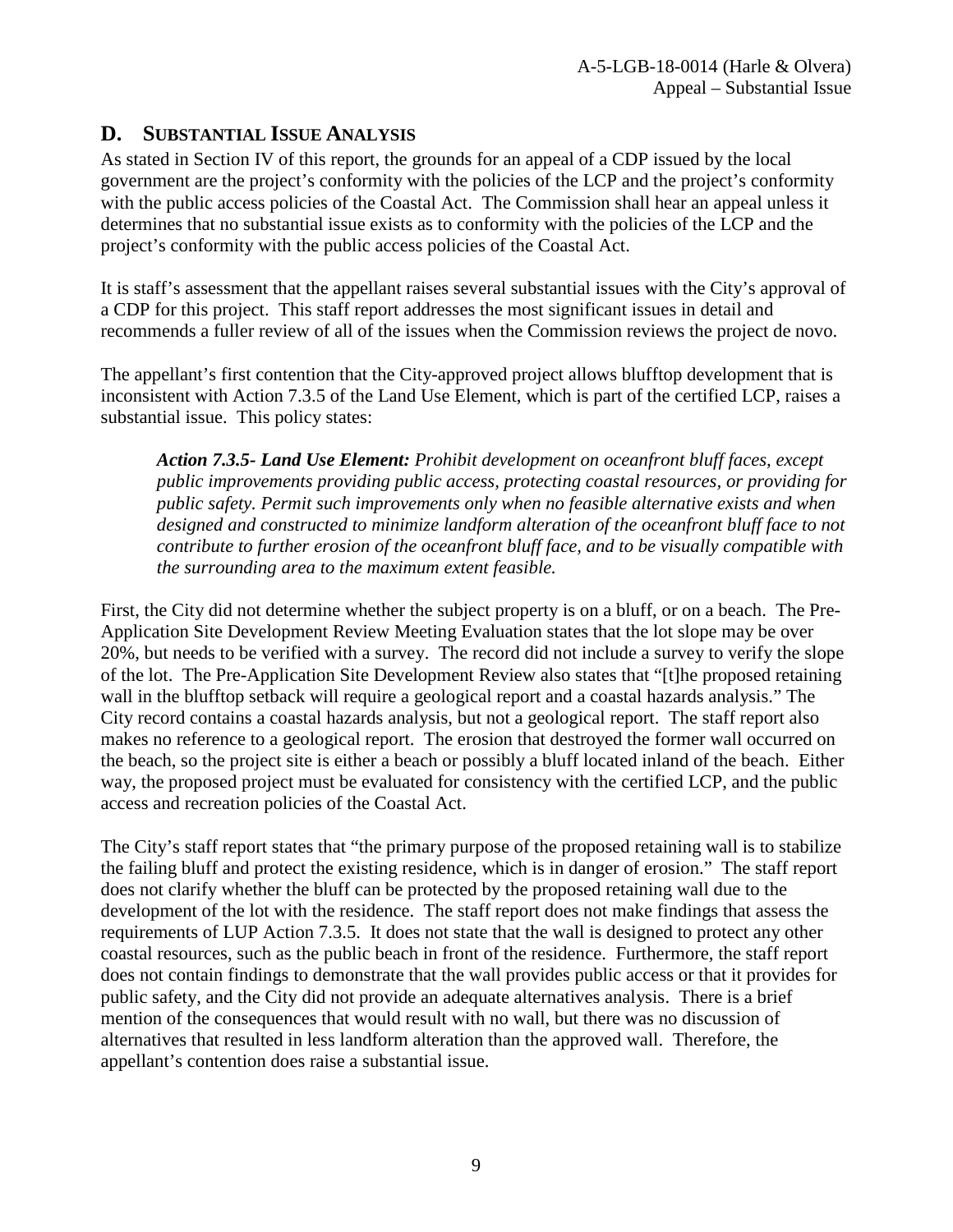The appellant's second contention that the City-approved project was not reviewed by the City Council, as required in Section 25.50.004(B) of the Laguna Beach Municipal Code, which is included in the City's LCP Implementation Plan under Title 25 (Zoning), also raises a substantial issue.

Section 25.50.004(B) states:

*Building Setbacks on or Adjacent to the Pacific Ocean and Beaches. There is established building setback lines along the ocean frontage of all property within the city fronting up and adjacent to the Pacific Ocean and its beaches, as provided in this subsection, and no building, structure or improvements shall be erected or constructed after the effective date of the ordinance codified in this section on the sandy portion of any beach except that which is determined by the City Council to be necessary for the public health, safety and welfare. In addition, no building, structure or improvement shall be erected or constructed after the effective date of the ordinance codified in this section on the oceanward side of the following building setback lines: (*emphasis added*)* 

As stated above, the proposed project may be located on a beach. The City record for this case does not include any determination made by the City Council. The code states that City Council alone can determine whether a proposed development on a sandy beach is necessary for public health, safety, and welfare. Again, the City's failure to determine if the proposed project is on a beach, bluff, or something else raises a substantial issue in regards to Action 7.3.5 of the Land Use Element (stated above), which only permits bluff development if it is found to be necessary for public safety. Therefore, it is uncertain at this time whether the absence of a City Council determination impacts consistency with other provisions of the LCP. The appellant's contention therefore raises a substantial issue in regards to consistency with the LCP.

The appellant's third contention also raises a substantial issue. Appellant alleges that the Cityapproved project is not clear as to whether or not the retaining wall is intended to function as a shoreline protective device. LCP policies pertaining to shoreline protective devices include the following:

**Policy 1.5A-Open Space/Conservation Element:** *The shoreline environment should remain in a natural state unless existing, substantial improvements are in imminent danger from erosion, flooding, or collapse.* 

**Action 7.3.9- Land Use Element:** *Ensure that new development, major remodels, and additions to existing structures on oceanfront and oceanfront bluff sites do not rely on existing or future bluff/shoreline protection devices to establish geologic stability or protection from coastal hazards.* 

In the City's February 22, 2018 decision to approve the proposed retaining wall, the City determined that the wall was not a shoreline protective device, despite the fact that both the City's November 30, 2017 staff report and application materials characterized the wall as a shoreline protective device. Although the Planning Commission made the finding that the wall was not a shoreline protective device, no evidence was provided to support this finding. A closer look at the submitted materials suggests that the retaining wall may indeed serve as a shoreline protective device, because the City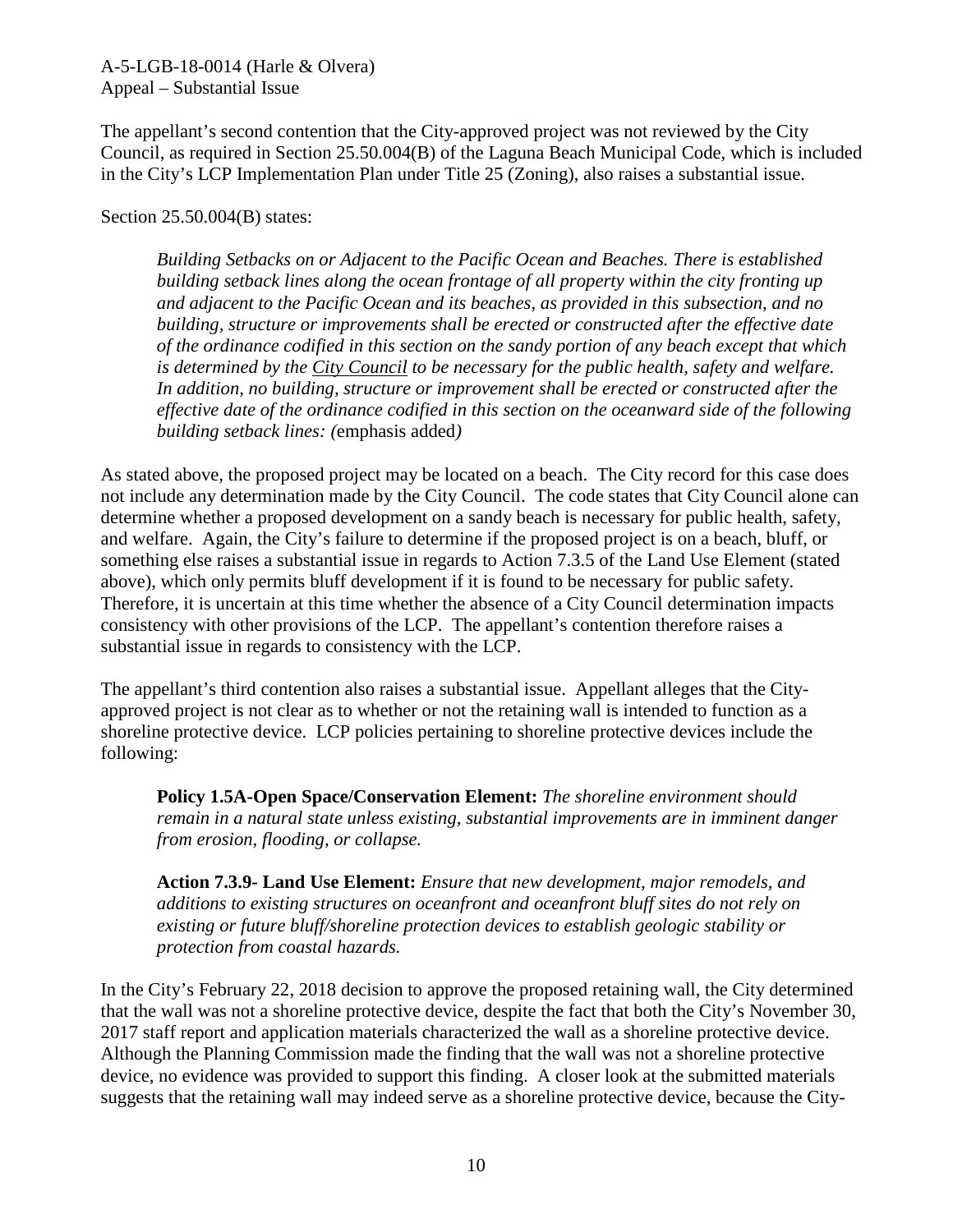approved development would be embedded into bedrock (approximately ten feet below grade), and is designed to protect against erosion.

The project plans show a wall that is supported by a grade beam on three pile footings and three deadman footings. The pile footings will be embedded approximately one foot into bedrock. This is a modification from the originally proposed seven caissons embedded approximately 5-6 feet into bedrock. The bedrock under the site is about ten feet below grade. Although the proposal, as modified, reduces the scale of the wall foundation, the grade beam and piles still constitute a deepened foundation that appears designed for the wall to function as a shoreline protective device to protect the rear yard and patio of the residence against future damage from erosion.

The City-approved retaining wall also raises substantial issue with regard to Policy 1.5A of the Open Space/Conservation Element. During the February 22, 2018 hearing, the Design Review Board noted that "the house was not in imminent danger." Furthermore, the Coastal Hazards Analysis submitted by the applicants supports the finding that the house is not in imminent danger of flooding or erosion. According to the report, although erosion is a common hazard within the project site vicinity, "the subject site and surrounding bluff area is highly developed (with residential homes) and will be more protected than an open system scenario. Similarly, the hazards analysis found that "the lowest living floor level for the residence is positioned . . . above any potential ocean flood elevation." These findings suggest that although the residence is *vulnerable* to the analyzed coastal hazards, the house is not at this time *in imminent danger* from erosion, flooding, or collapse. Therefore, the City did not make the necessary findings to support consistency with Policy 1.5A.

The proposed project also raises substantial issue with regard to Action 7.3.9 of the Land Use Element. At this time, only the construction of the retaining wall has been considered for a CDP. However, should the applicants apply for a future permit to repair the hardscape patio (which was also damaged during the March 2017 storm), the proposal could not be found to be consistent with the LCP provisions because the improvements would inevitably rely on the retaining wall for protection from storm flooding and erosion. Allowing future patio repairs to occur after the construction of the retaining wall, if it is a shoreline protective device, would constitute a flagrant disregard of the LCP, and would furthermore set a bad precedent for future interpretations of the LCP.

The City record's classification of the proposed retaining wall as a shoreline protective device is inconsistent with the City's classification of the wall as not a shoreline protective device at the time a CDP was approved for the development. Although the project was modified from its original design to replace seven caissons with three pile footings, the wall is still supported with a deepened foundation embedded in bedrock, and thus still functions as a shoreline protective device. The City record has also not provided any evidence to prove that the *modified* design is not indicative of a shoreline protective device. Furthermore, the shoreline protective device, as approved by the City, may not be consistent with the relevant LCP policies that pertain to shoreline protective devices. Therefore, the appellant's contention does raise a substantial issue in regards to consistency with the Laguna Beach LCP.

The appellant's fourth contention is that the project site is located within an environmentally sensitive area (ESA), and therefore the City should have required the preparation of an Initial Study pursuant to the California Environment Quality Act (CEQA). However, the Commission has no authority to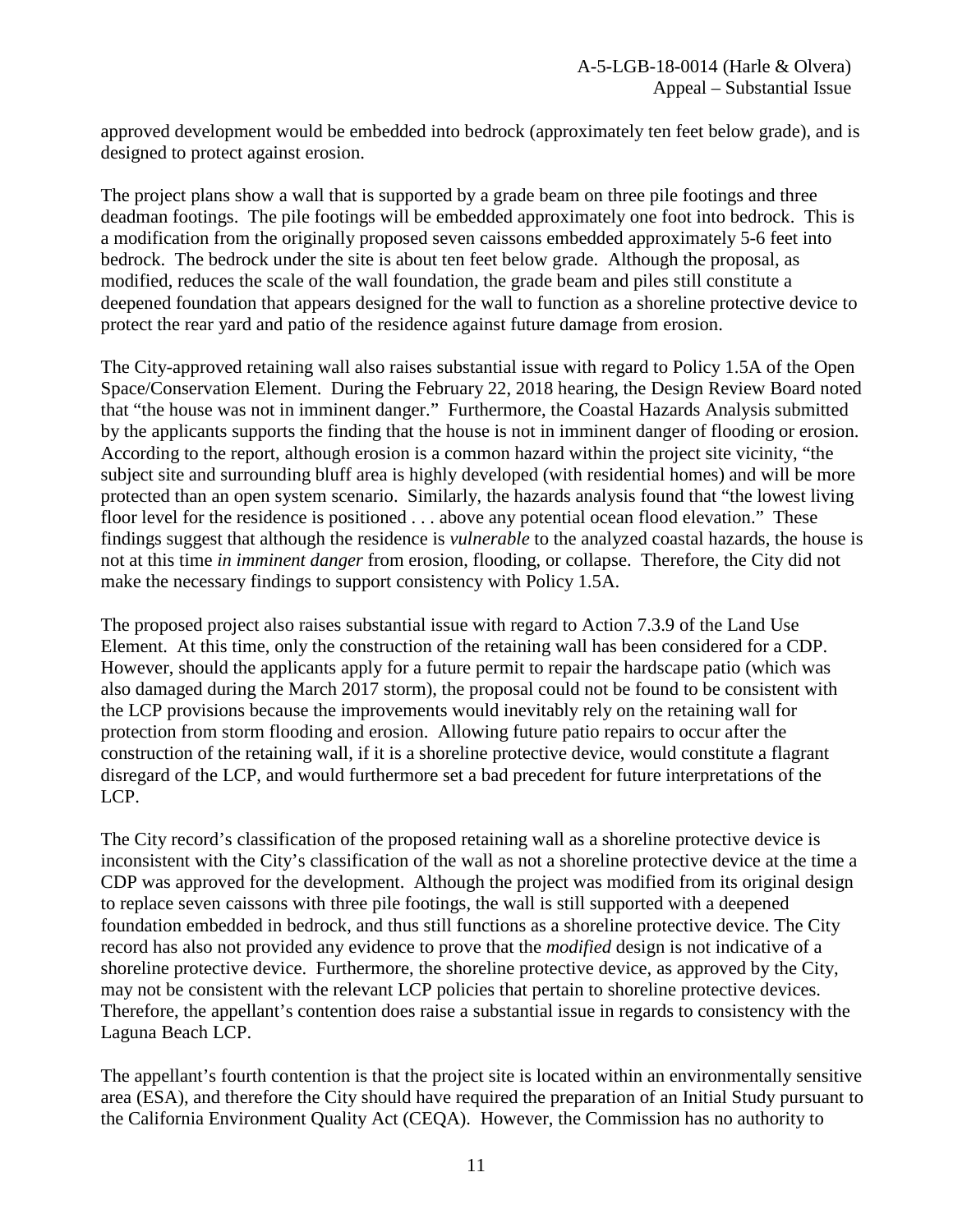review and invalidate a lead agency's CEQA determination. Thus, this does not raise a substantial issue of compliance with the City's LCP.

The appellant's fifth contention is that the approved project was not subjected to the environmental document procedures required by Title 22 of the Laguna Beach Municipal Code and part of the LCP Implementation Plan (Excavating, Grading, and Filling), and that a grading permit was not conceptually reviewed by the City. According to the appellant, more than twenty cubic yards are proposed to be excavated, which renders the approved project ineligible for a grading permit exemption. Furthermore, the online record does not show a recalculation for the new wall as approved by the City, and the City record does not include a grading plan. The City should have, at a minimum, required and reviewed grading plans to adequately determine the extent of landform alteration resulting from the proposed project. Because the extent of grading and landform alteration cannot be confirmed, it is not possible at this time to determine whether the proposed development is consistent with the LCP. Therefore, the appellant's contention does raise a substantial issue in regards to consistency with the Laguna Beach LCP.

#### **SUBSTANTIAL ISSUE – Five FACTORS**

Applying the five factors typically relied upon by the Commission in making a determination whether an appeal raises a substantial issue or not confirms that the appeal does raise a "substantial issue" per Section 30625(b)(2).

**The degree of factual and legal support for the local government's decision that the development is consistent with the relevant provisions of the Coastal Act.** The City did not substantially support its finding that the proposed retaining wall is not a shoreline protective device. The staff report, the coastal hazards analysis, and the project plans indicate that the retaining wall has been designed to function as a shoreline protective device. Also, the City did not substantially support its approval of the project's consistency with all of the applicable policies of the certified LCP. Also, the City did not determine whether the subject property is located on a bluff, beach or other landform. This determination is critical because if the subject property is indeed on a bluff, then the proposed development must comply with all LCP policies pertaining to bluff development. If it is on a beach, even more stringent policies apply. The City action also provides no detail in regards to grading and landform alteration. Overall, there is a low degree of factual and legal support for the local government's decision, and this factor does support a finding of substantial issue.

#### **The extent and scope of the development as approved or denied by the local government.**

The local government granted a Local CDP for construction of a retaining wall, as well as a variance to encroach into the blufftop setback. However, the scope of the development is silent in regards to the development of the yard/patio area located inland of the retaining wall. The City's staff report in support of the project did not include an adequate analysis of alternative actions. Also, the record does not contain an adequate analysis of the proposed grading/landform alteration, either through review of grading plans or requirement of a grading permit. Furthermore, the applicants propose to use the beach to access the construction site, and the City's approval includes no analysis of the potential impacts to coastal resources that could result from such a plan. Therefore, it is not possible at this time to determine the scale of the project. Therefore, this factor does support a finding of substantial issue.

#### **The significance of the coastal resources affected by the decision.** California's coastal beaches,